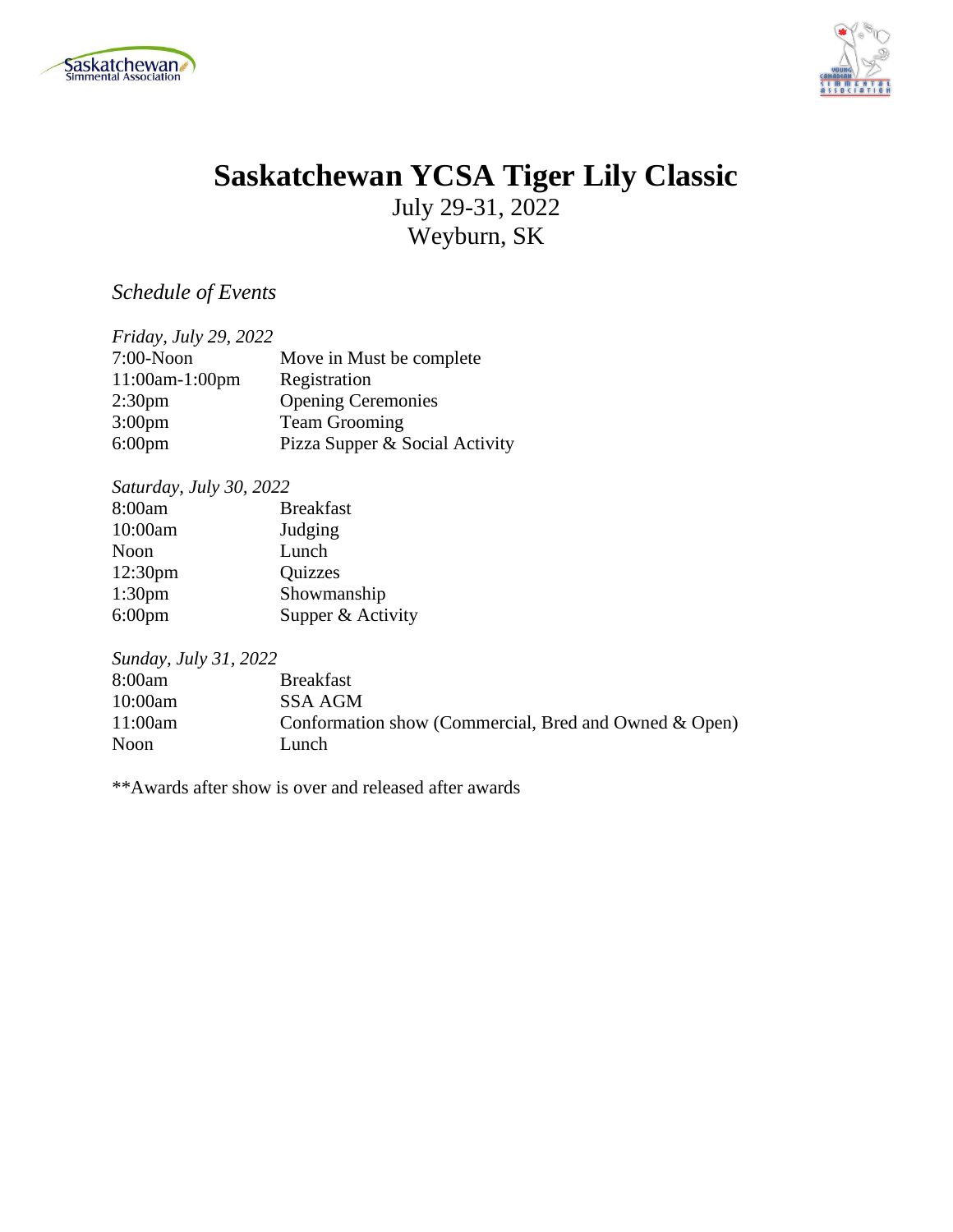



# **Saskatchewan YCSA Tiger Lily Classic Rules & Regulations**

#### **1. Registration, Entry and Fees**

- a. Individual entry forms, individual memberships and required fees must be postmarked by the entry deadline to avoid penalty.
- b. Penalties will be outlined on the entry forms.
- c. All cheques must be written to the appropriate YCSA region and must accompany the entry form(s).
- d. Entry deadline dates, fees, and special rules are located with each entry form.
- e. All entries must be returned to the person(s) outlined on the entry form(s).
- f. Application for YCSA membership will appear on all entry forms.
- g. All entry forms will include the entrants, as well as the entrants' parent/guardian, signature in recognition of the YCSA Rules and the stated YCSA Disclaimer.
- h. All entrants/parents/guardians must sign all Disclaimers and Points of Recognition for entry into the Classic to be official.

#### i. **2. Eligibility**

- a. Participants in the National Classic as well as all Regional Classics are required to hold an individual YCSA membership.
- b. Current members must have paid the annual \$10 activity fee to compete in any YCSA events.
- c. Participants must be 25 years and younger as of January  $1<sup>st</sup>$  of competition year.
- d. YCSA members are eligible to compete at any of the Regional events.

# **3. Health Requirements for Cattle**

a. All cattle must meet the health requirements for the province where the event is held. Any questions regarding health requirements should be directed to your local or provincial veterinarian.

# **4. Individual Competition**

- a. Individual competition may consist of, but are not limited to, the following events: Sire Summary Quiz, Herdsman Quiz, Judging Contest, Conformation Show, Showmanship, Graphic Design, Sales Talk & Photography
- b. At all Classics (National or Regional) the top 10 scores in each non conformation competition will receive points. The highest score will receive 10 points with each subsequent score receiving one less point, down to 1 point for the  $10<sup>th</sup>$  score.
- c. At all Classics (National or Regional) conformation division winners will receive 10 and 9 points and remaining class placings will receive points starting at 8 with each subsequent placing receiving one less point, down to 1 point for the  $8<sup>th</sup>$  placing.
- d. Contestants must compete in Judging, Herdsman and Sire Summary Quiz at the scheduled competition time unless prior arrangements have been made to be eligible for Showmanship and Conformation Classes or to be allowed to fit, show or assist members with cattle in any way.

# **5. High Point Competition**

- a. Only an individual's highest placing in the Conformation Classes will score points. Conformation points are awarded only to the entrants name as seen on the entry form.
- b. Points cannot be transferred to other competitors in any manner.
- c. The High Point competition will be determined by points won in all but the competitors' lowest score in the individual or group competitions.
- d. Pee Wee's will have participation prizes and no aggregate.
- e. The top 10 scores in each non conformation competition will receive points. The highest score will receive 10 points with each subsequent score receiving one less point, down to 1 point for the 10<sup>th</sup> score.
	- 1.  $1^{st}$ : 10 pts,  $2^{nd}$ : 9 pts,  $3^{rd}$ : 8 pts,  $4^{th}$ : 7 pts,  $5^{th}$ : 6 pts,  $6^{th}$ : 5 pts,  $7^{th}$ : 4pts,  $8^{th}$ : 3 pts,  $9^{th}$ : 2 pts, 10th: 1 pt.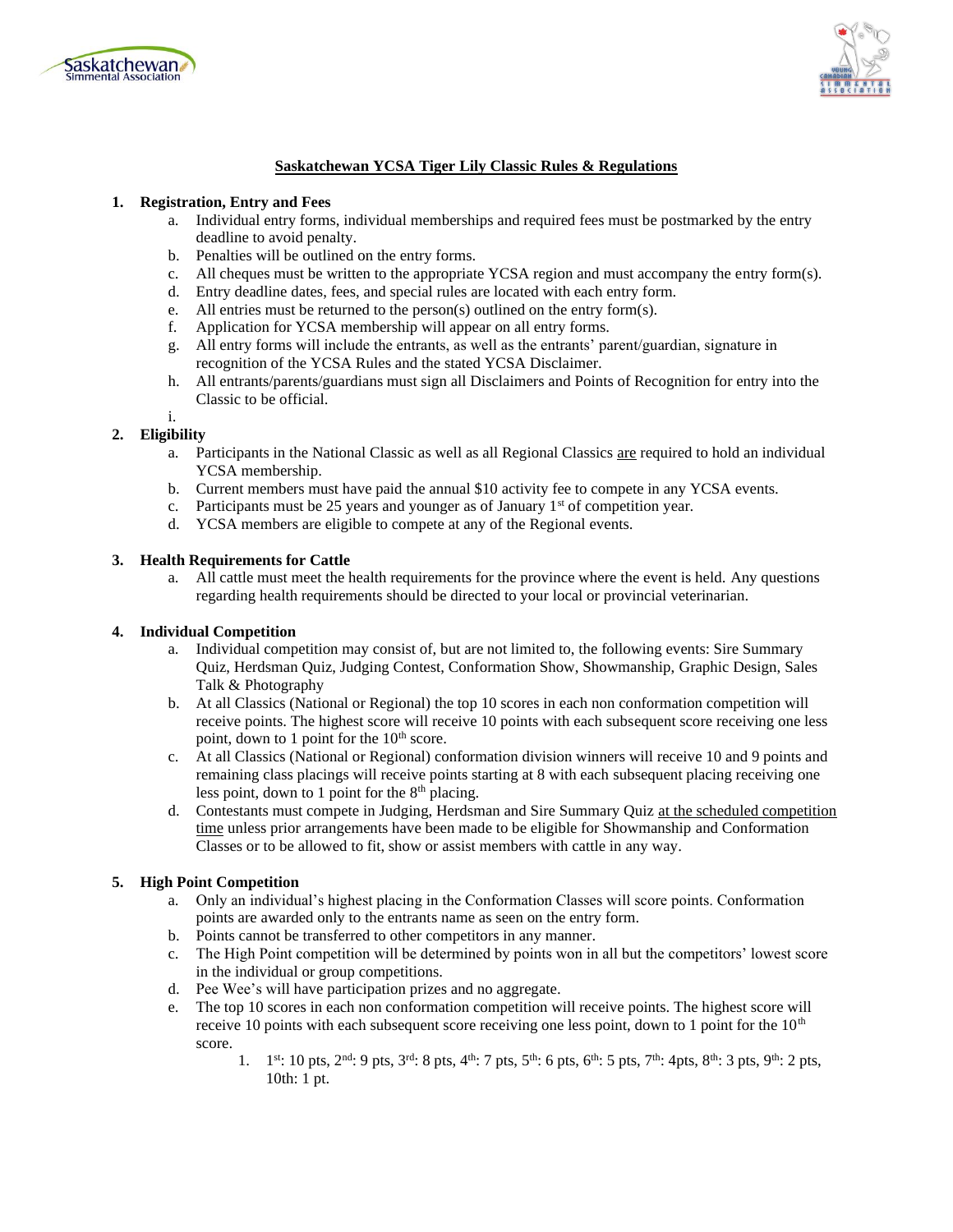



- 2. To qualify for this award the member must participate in Sire Summary and Herdsman Quiz, Judging, and Showmanship classes.
- f. The conformation division winners will receive 10 and 9 points and remaining class placings will receive points starting at 8 with each subsequent placing receiving one less point, down to 1 point for the  $8<sup>th</sup>$  placing.

# **6. Ties**

- a. Ties will be broken by comparing scores in the following events.
	- 1.  $1<sup>st</sup>$  Tie-breaker = Judging
	- 2.  $2<sup>nd</sup>$  Tie-breaker = Quiz
	- 3.  $3<sup>rd</sup>$  Tie-breaker = Sales Talk

# **7. Pee Wee, Novice, Junior, Intermediate, and Senior division eligibility.**

- a. Pee Wee: 6 years and under as of January  $1<sup>st</sup>$  of the competition year.
- b. Novice: 7-10 years as of January  $1<sup>st</sup>$  of the competition year.
- c. Junior: 11-14 years as of January  $1<sup>st</sup>$  of the competition year.
- d. Intermediate: 15-17 as of January  $1<sup>st</sup>$  of the competition year.
- e. Senior: 18-25 as of January  $1<sup>st</sup>$  of the competition year.

# **8. Conduct, Hearing Committee and Disciplinary Action.**

- a. Conduct:
	- 1. All competitors in attendance of Classics are expected to conduct themselves with dignity and respect.
	- 2. All competitors must abide by the on-site rules.
	- 3. Violations include, but are not limited to: misrepresentation of animals, vandalism, theft, fighting, unsportsmanlike conduct, failure to comply with directives of officials, being in possession of or under the influence of alcohol or other prohibited substances while on the competition grounds and/or in public areas.
	- 4. Violations of these standards will result in immediate review by the Hearing Committee.
	- 5. Alcohol in the barns and at YCSA activities is prohibited.
- b. Hearing Committee: Shall consist of attending representatives of the SYCSA Board, SSA Board, and the YCSA Coordinator.
	- 1. An individual brought before the Hearing Committee may be accompanied by their parents or legal guardian.
	- 2. Failure of an individual to appear before the hearing committee when called will be considered cause for the committee to take disciplinary action against the individual.
	- 3. The committee, upon finding an individual in violation of the conduct rule, may take action as deemed necessary.

# **9. Liability Provisions**

*The CSA as well as the YCSA Provincial and National Committees and/or any of its employees and the Host Fairgrounds and/or any of its employees are not responsible for any accidents/thefts during the time prior to, during or after the event/classic.*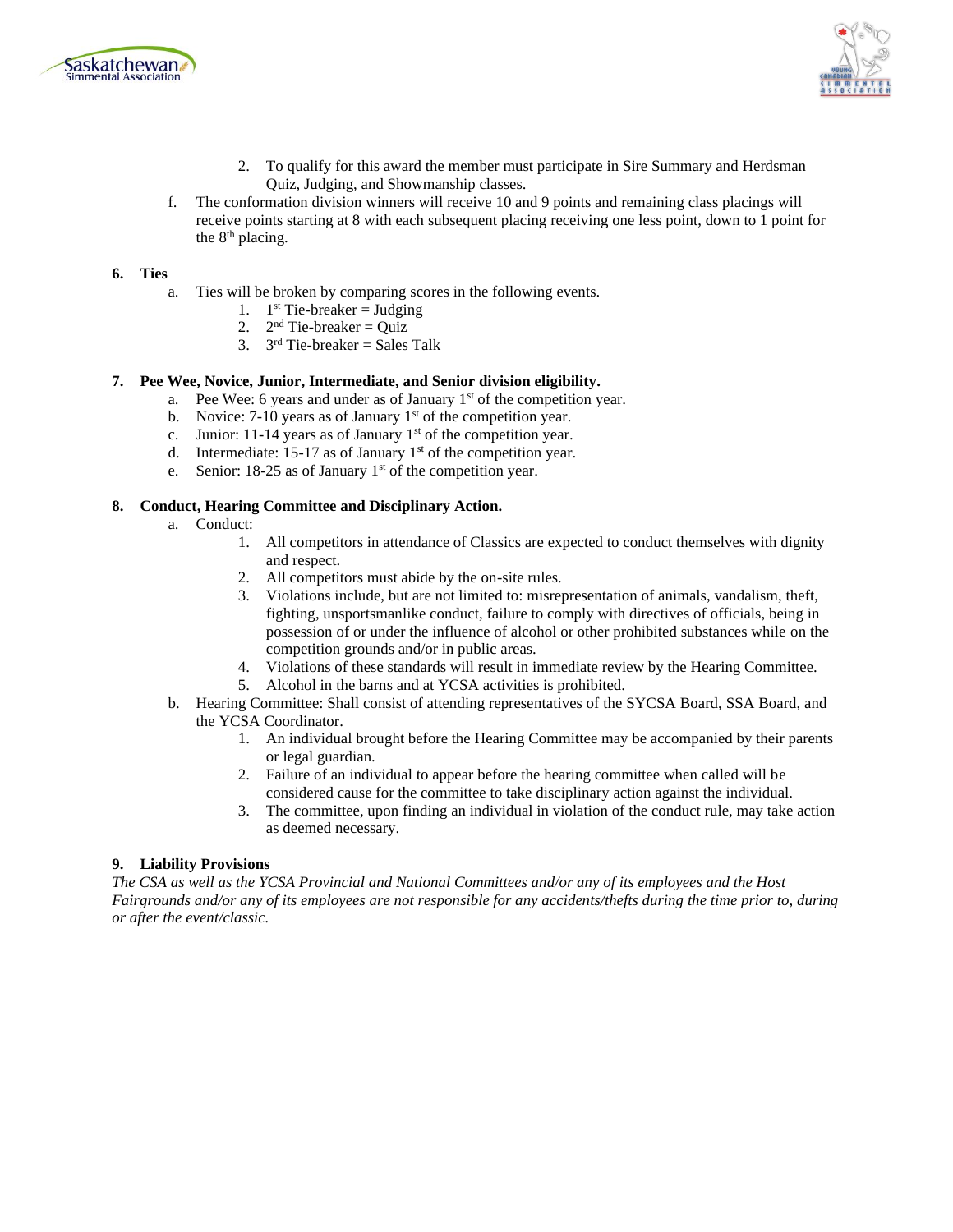



# **Tiger Lily Classic- Cattle Show Rules**

# **1. Provincial/Regional & National Classic**

- a. The Classic may consist of the following conformation classes in the Purebred/Fullblood divisions: Heifer Calf, Yearling Heifer, Bred & Owned Yearling Female, 2yr Old Female, Mature Female, Bull Calf, Yearling Bull, Get of Sire, Breeder's Herd, and Progeny of Dam.
- b. The Classic may consist of the following conformation classes in the Commercial division: Heifer Calf, Bull Calf, Yearling Heifer, 2yr Old Female, and Mature Female.
- c. If there are 10 or less entries in the bred  $&$  owned division, all age divisions will be combined for one championship class that will be placed  $1<sup>st</sup>$  to  $10<sup>th</sup>$  for aggregate points.
- d. Age of animals is based on January  $1<sup>st</sup>$  of the competition year.
- e. Animals entered in the commercial division must show Simmental characteristics. A committee will be designated to assess the significance of Simmental in commercial entries. The committee has the power and duty to disqualify any animals deemed to be showing very little or no Simmental influence. The committee decision is final.
- f. All entries in the Purebred/Fullblood classes must provide a CSA certificate of registration.
- g. Registered and Recorded cattle must have a legible tattoo which conforms to CSA records to be eligible. Tattoos may be inspected by show officials at time of arrival.
- h. All 2yr Old Females and Mature Females entered in the conformation classes must be accompanied by their natural calendar year calf(s).
- i. Rules will be published on the entry forms specific to each Classic.
- j. ET calves cannot be shown with their donor mothers.
- k. Recipient cows cannot be shown with ET calves.
- l. Rules will be published on the entry forms specific to each Classic.
- m. Substitutions will be allowed until 2 weeks prior to the start of the show with a \$20 substitution fee. You can substitute across classes.
- 2. No artificial filling and/or use of tranquilizers will be allowed. Violation will result in immediate review by the Hearing Committee.
- 3. Paint products are allowed for the conformation show and team grooming. However, no products are permitted that alter the animals true and natural colour(s).
- 4. All livestock entries must be stalled by the published move-in time on the published move-in date. Livestock release follows the awards ceremony.

#### **5. Ownership Rules**

- a. All entries in the Bred & Owned division must be bred by and owned by and registered as such under the entrants' name. A copy of the CSA registration paper must be provided during event registration.
- b. All entries, excluding Bred & Owned, must be registered to the entrant, entrant's immediate family or entrant's immediate family farm, or registered as a 4H project of the entrant. A copy of the CSA registration paper or 4H certificate must be provided during event registration.
- 6. Parent participation is strictly forbidden. Senior members are encouraged to assist younger members.

# **YCSA Classes:**

# **Livestock Classes**

- The Following is a list of conformation class that you will be able to enter:
- a. Purebred/Fullblood heifer calf born on or before January 1, 2022
- b. Purebred/Fullblood yearling female born between January 1, 2021 and December 31, 2021
- c. Purebred/Fullblood 2 year old female born between January 1, 2020 and December 31, 2020 with natural calf at foot
- d. Purebred/Fullblood mature female born on or before December 31, 2019 with natural calf at foot
- e. Purebred/Fullblood bull calf born on or before January 1, 2022
- f. Purebred/Fullblood yearling bull born between January 1, 2021 and December 31, 2021
- g. Commercial heifer calf born on or before January 1, 2022
- h. Commercial yearling female born between January 1, 2021 and December 31, 2021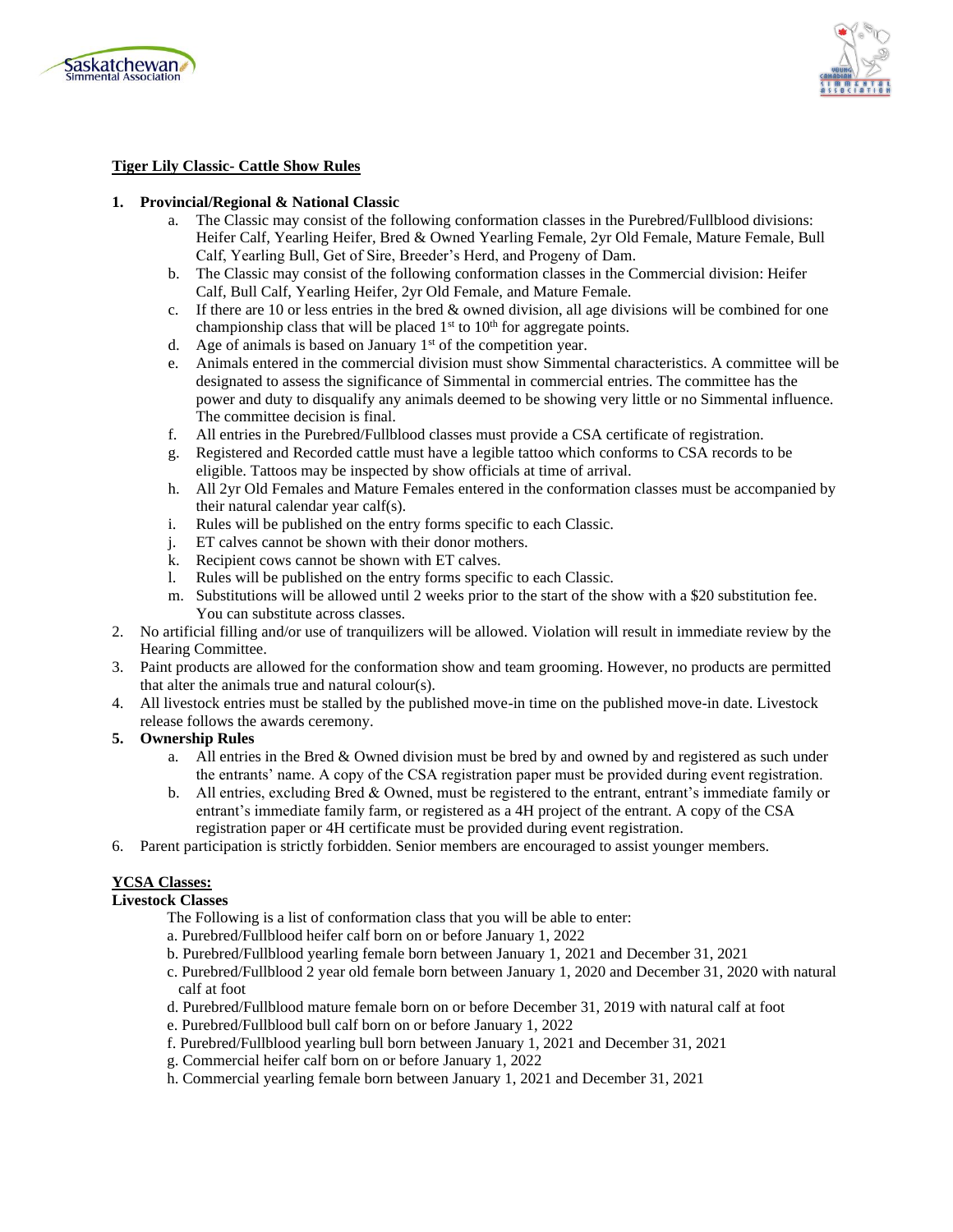



- i. Commercial 2 year old female born between January 1, 2020 and December 31, 2020 with natural calf at foot
- j. Commercial mature female born on or before December 31, 2019 with natural calf at foot
- k. Commercial bull calf born on or before January 1, 2022
- l. Bred & Owned heifer calf born on or before January 1, 2022
- m. Bred & Owned yearling female born between January 1, 2021 and December 31, 2021
- n. Bred & Owned 2 year old female born between January 1, 2020 and December 31, 2020 with natural calf at foot
- o. Bred & Owned mature female born on or before December 31, 2019 with natural calf at foot

# **Showmanship**

# *Provincial Classic*

- a. Entrants must have competed in the Sire Summary and Herdsman Quiz and Judging Competition to be eligible to compete in Showmanship.
- b. All Entrants are required to be members of the YCSA. Judges and format may be decided upon by the Provincial YCSA board. The YCSA Board of Directors as well as the YCSA Coordinator reserves the right to override the Provincial YCSA Board of Directors.

#### **Judging**

- a. The judging competition may be made up of any or all of the following components: oral reasons, written reasons, show-ring judging, visual identification, and EPD judging.
- b. All components of the judging competition will score equally in the final tabulations.
- c. Placing classes will be worth 50 points per class, reasons will be worth 50 points per class.
- d. The Judge and Ring-person will be weighted equally in a Show-ring Judging class. Appropriate dress is required.
- e. Specific rules will be announced prior to each judging competition.
- f. While the competitions are in progress there shall be no conferring between contestants or between parents and/or advisors and contestants.
- g. Contestants must remain with their assigned groups throughout the entire contest unless otherwise directed by the YCSA Coordinator or an attending Show Official.

#### **Herdsman & Sire Summary Quiz**

- a. The quiz will consist of multiple choice and true/false questions.
- b. A maximum of 1 hour will be allowed.
- c. All necessary materials will be provided.
- d. Conferring with other contestants, use of notes or any other form of cheating will be grounds for disqualification of a contestant.
- e. Provincial/Regional Quizzes will be different than those at the National.

#### **Sales Talk**

The Sales Talk uses a live setting complete with an item and potential buyer(s) being the judge(s). The purpose of this contest is to evaluate the effectiveness of the contestant's ability to merchandise cattle in a real-life situation. The competition is designed to be conversation oriented vs a formal presentation.

- a. Scoring: Knowledge of the item they are selling (25%), ability to relate important information about the item (25%), organization and style (25%), poise and delivery (25%) =  $100\%$
- b. Sales Talk will be 4-6minutes in length. Time elapsed will be indicated during the contest so that contestants are aware of the time constraints.

# **Photography**

- a) One entry per exhibitor.
- b) Photo must be taken by the member exhibiting it.
- c) Photography is to be a maximum size of 5"X 7" and submitted without framing or presentation.
- d) Photo must represent one of the following categories: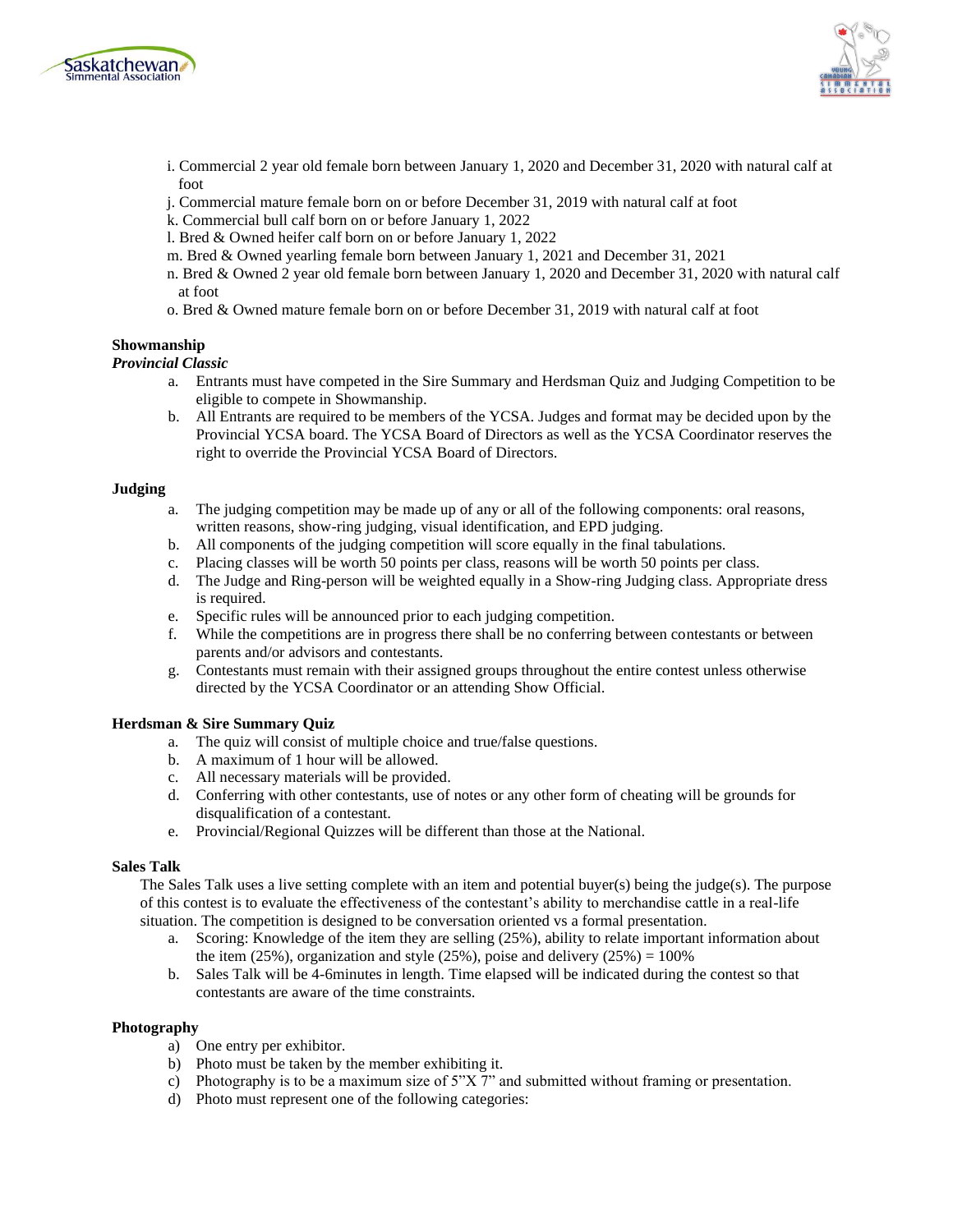



- i. Simmental Animal- focus of the picture is the Simmental Animal
- ii. Simmental Scenery- focus of the picture is split between the Simmental animals and the background/location of the photo
- iii. Simmental Animals and People- focus of the picture includes Simmental animals and people.
- e) Photograph entries are to be brought to the Classic at Registration.
- f) All categories will be judged together.
- g) Score: Quality 35%, Originality 25%, Clarity  $40\% = 100\%$

# **Graphic Design Competition – Junior, Intermediates and Seniors Only**

- a) Graphic Design must be original work by the junior exhibiting it
- b) One entry per exhibitor
- c) Must be created using computer technology and printed on paper
- d) The graphic design must promote the Simmental breed, the YCSA organization or a Simmental individual herd/animal.
- e) Examples of entries are flyers, posters, advertisements, newsletters, brochures, etc.
- f) Entries must be brought to the registration where they will be judged and on display
- g) Score: Skill/Quality 35%, Originality/Creativity 30%, Clarity of what is being promoted 35%

# **Print Marketing – Pee Wees & Novice Only**

- a) Member is required to create an advertisement.
- b) This ad must promote a topic to be distributed and completed at the NationalClassic.
- c) All supplies will be provided at the show.
- d) Judging Criteria: 35% clarity of what is being promoted, 30% Neat and Organized, 35% Originality of Design

#### **2022 Tiger Lily Classic Entry Fees**

The following is the Entry Fee information:

| a. | <i>Basic registration fee</i> | \$50 |
|----|-------------------------------|------|
| b. | Per animal Entry              | \$25 |
| c. | Maternity Pen                 | \$20 |

#### **Accommodations**

*Hotel*

• A block of rooms have been reserved at the Canalta Hotel in Weyburn under the "Saskatchewan Young Canadian Simmental Association"

*Camping*

There is camping available on the grounds for a cost of \$25/night (power), please check this off on the entry forms.

#### **Other Information**

*Tie Outs*

- Tie outs will be available on a first come, first-served basis in the south pole barn on the Ag Society grounds
- Straw will be provided for exhibitors in tie outs. Exhibitors are responsible for their own bedding in the show barn.

#### *Maternity Pens*

• Maternity pens are made available to all exhibitors. Please indicate if you are needing one on your entry form.